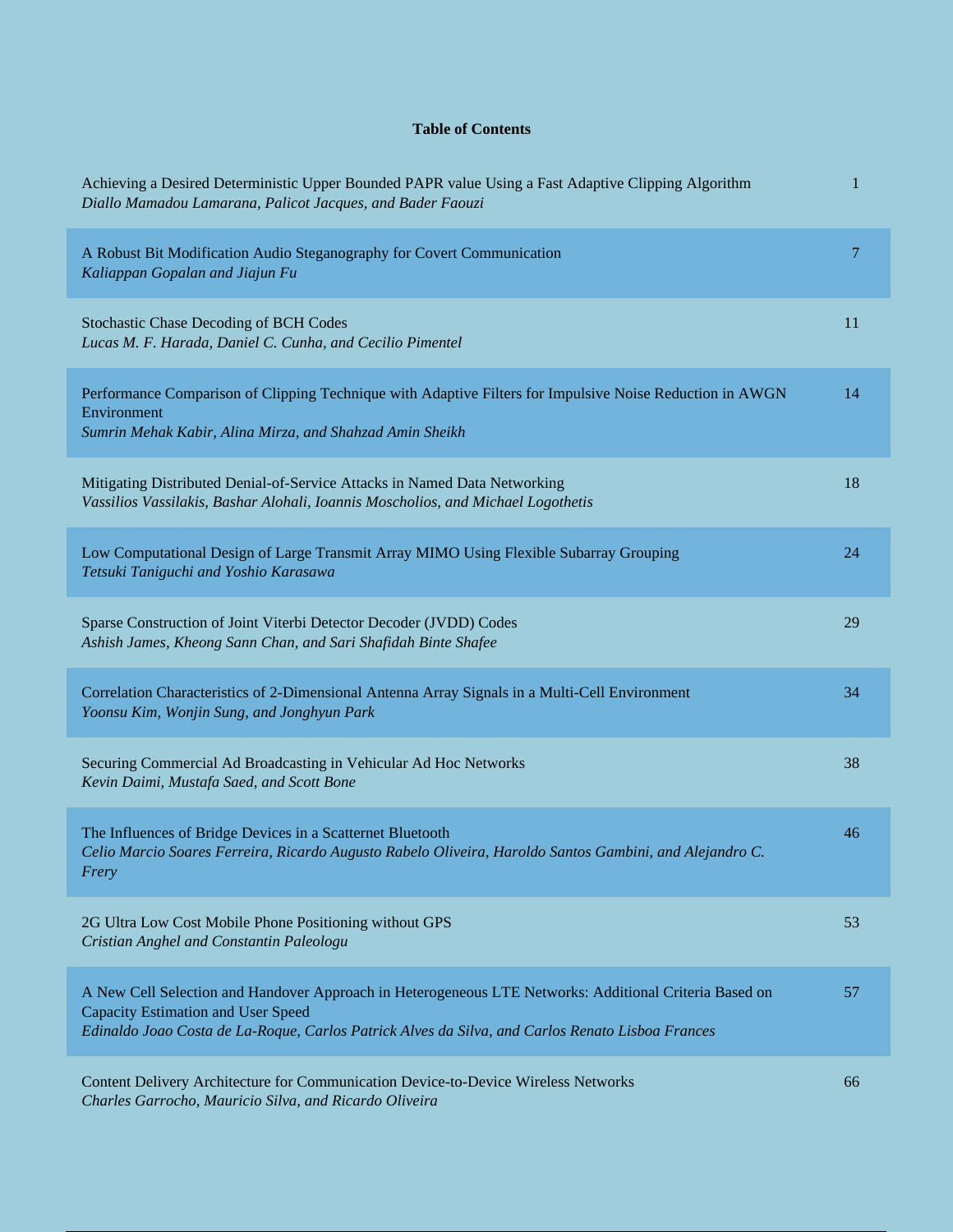| Quasigroup Redundancy Check Codes For Safety-Critical Systems<br>Natasha Ilievska and Danilo Gligoroski                                                                                                      | 72  |
|--------------------------------------------------------------------------------------------------------------------------------------------------------------------------------------------------------------|-----|
| Radio Access Scheme using Super Pilot Channel in Reconfigurable Multi RAT-based Wireless Communication<br>System<br>Woogoo Park and Hoyoung Song                                                             | 78  |
| Mobile Devices Routing Using Wi-Fi Direct Technology<br>Ricardo Pagoto Marinho, Urbano Botrel Menegato, and Ricardo Augusto Rabelo de Oliveira                                                               | 83  |
| Integrating an Effective VoIP Service in a USRP/GNU Radio Testbed<br>Naceur Malouch                                                                                                                          | 90  |
| Cell Deployment Optimization for Cloud Radio Access Networks using Teletraffic Theory<br>Andrijana Popovska Avramova, Henrik Lehrmann Christiansen, and Villy Baek Iversen                                   | 96  |
| False Alarm Rate Analysis of the FCME Algorithm in Cognitive Radio Applications<br>Johanna Vartiainen and Risto Vartiainen                                                                                   | 102 |
| An Efficient Buffer Delay Correction Algorithm to VoIP<br>Fabio Sakuray, Robinson Hoto, Gean Breda, and Leonardo Mendes                                                                                      | 107 |
| Using Firefly and Genetic Metaheuristics for Anomaly Detection based on Network Flows<br>Fadir Salmen, Paulo R. Galego Hernandes Jr., Luiz F. Carvalho, and Mario Lemes Proenca Jr.                          | 113 |
| Discovering Attack Strategies Using Process Mining<br>Sean C. Alvarenga, Bruno B. Zarpelao, Sylvio B. Junior, Rodrigo S. Miani, and Michel Cukier                                                            | 119 |
| Control Plane Design for a Content Streaming System with Dual Adaptation<br>Eugen Borcoci, Cristian Cernat, and Radu Iorga                                                                                   | 126 |
| Mean Opinion Score Measurements Based on E-Model During a VoIP call<br>Edgard Silva, Leandro Galvao, Edjair Mota, and Yuzo Iano                                                                              | 132 |
| QoE-Based Adaptive Control of Speech Quality in a VoIP Call<br>Edgard Silva, Leandro Galvao, Edjair Mota, and Yuzo Iano                                                                                      | 136 |
| Providing Response to Security Incidents in the Cloud Computing with Autonomic Systems and Big Data<br>Kleber Vieira, Daniel S. M. Pascal Filho, Carlos B. Westphall, Joao Bosco M. Sobral, and Jorge Werner | 138 |
| Entity Title Architecture Pilot: Deploying a Clean Slate SDN Based Network at a Telecom Operator<br>Luiz Theodoro, Pedro Henrique Melo, Flavio Silva, Joao Henrique Pereira, Pedro Rosa, Alexandre Cardoso,  | 144 |